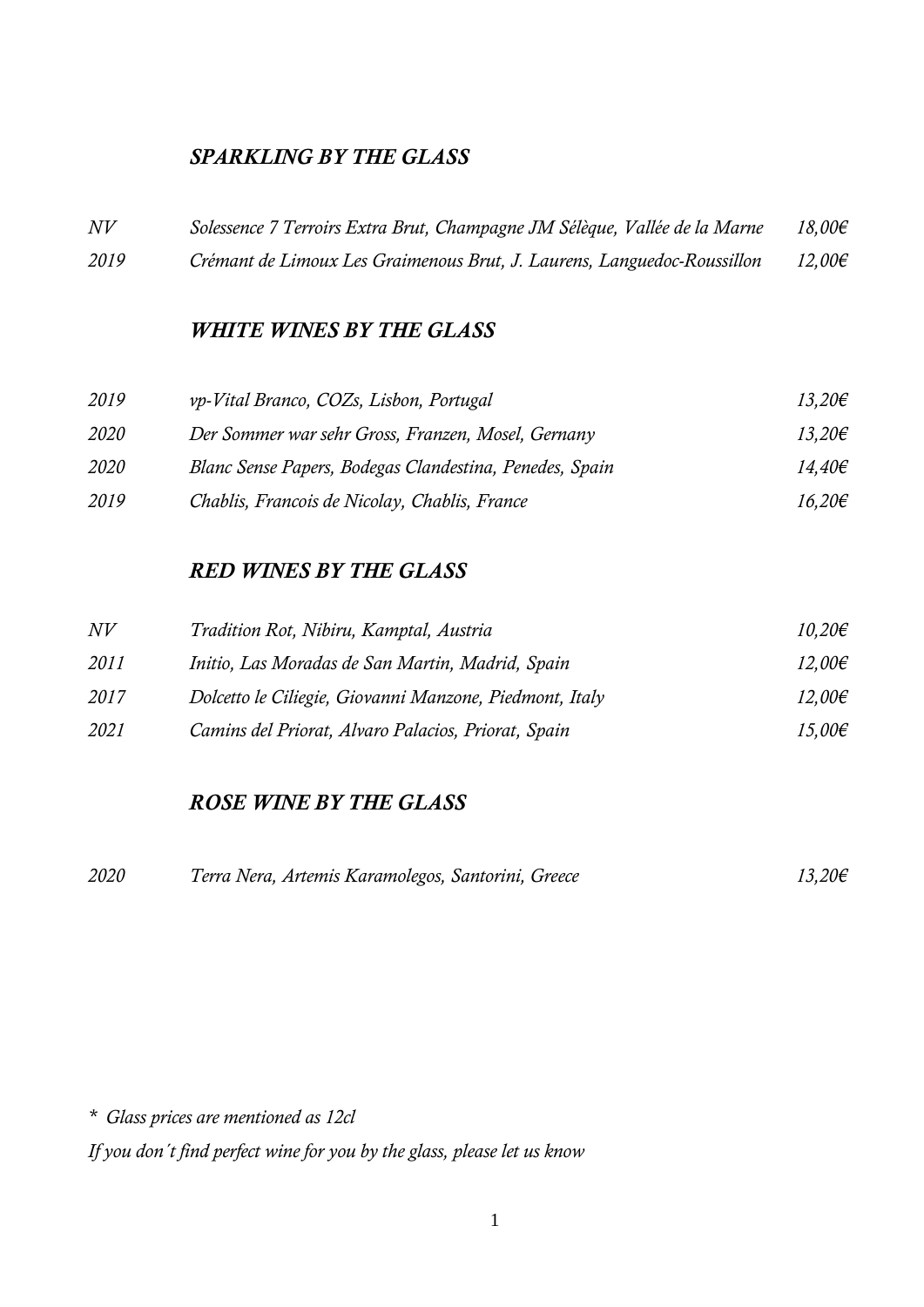## *CHAMPAGNE*

| N V  | Brut Reserve, Francois Vallois, Côte des Blancs                            | 100€             |
|------|----------------------------------------------------------------------------|------------------|
| N V  | Grand Rose Brut, Paul Bara, Montagne de Reims                              | 100€             |
| N V  | Solessence 7 Terroirs Extra Brut, Champagne JM Sélèque, Vallée de la Marne | 100€             |
| 2015 | Les Perles de la Dhuy, Champagne Autreau, Vallée de la Marne               | 140€             |
| N V  | Grand Rosé Brut, Champagne Gosset, Vallée de la Marne                      | 150€             |
| N V  | Brut Rosé, Billecart-Salmon, Vallée de la Marne                            | 180€             |
| 2009 | Coeur de Mesnil, Champagne Michel Gonet, Côte des Blancs                   | 200€             |
| 2014 | Les Mottelettes, Champagne Pierre Paillard, Montagne de Reims              | 200€             |
| 2005 | Authentique, Champagne Michel Gonet, Côte des Blancs                       | $210 \epsilon$   |
| 2012 | Cuvée 1670 Grand Cru Millesime, Champagne Autreau, Vallée de la Marne      | $220 \epsilon$   |
| 2013 | Cuvée Sir Winston Churchill, Pol Roger, Vallée de la Marne                 | 350 <sup>ε</sup> |
| 2006 | Le Clos Saint-Hilaire Brut, Billecart-Salmon, Vallée de la Marne           | 700€             |

#### *SPARKLING*

| N V  | Pet Nat Méthode Ancestral, Meinklang, Burgenland, Austria               | $60 \epsilon$   |
|------|-------------------------------------------------------------------------|-----------------|
| 2020 | Centro Frizzante Orange, Mirco Mariotti, Emilia-Romagna, Italy          | 70€             |
| 2018 | Espumante Bruto Rosé, Soalheiro, Melcago, Portugal                      | 75€             |
| 2020 | Objectif Bulles Pet Nat, Francois de Nicolay, Bourgogne, France         | 80 <sup>ε</sup> |
| N V  | Crémant de Limoux Les Graimenous Brut, J. Laurens, Languedoc-Roussillon | 80 <sup>2</sup> |
| 2020 | Freistil Metodo Ancestrale, Thomas Niedemayr, Alto Adige, Italy         | 85€             |

# *ROSE*

| 2019 | R&B, Pittnauer, Burgenland, Austria                | 80 <sup>2</sup> |
|------|----------------------------------------------------|-----------------|
| 2020 | Terra Nera, Artemis Karamolegos, Santorini, Greece | 80€             |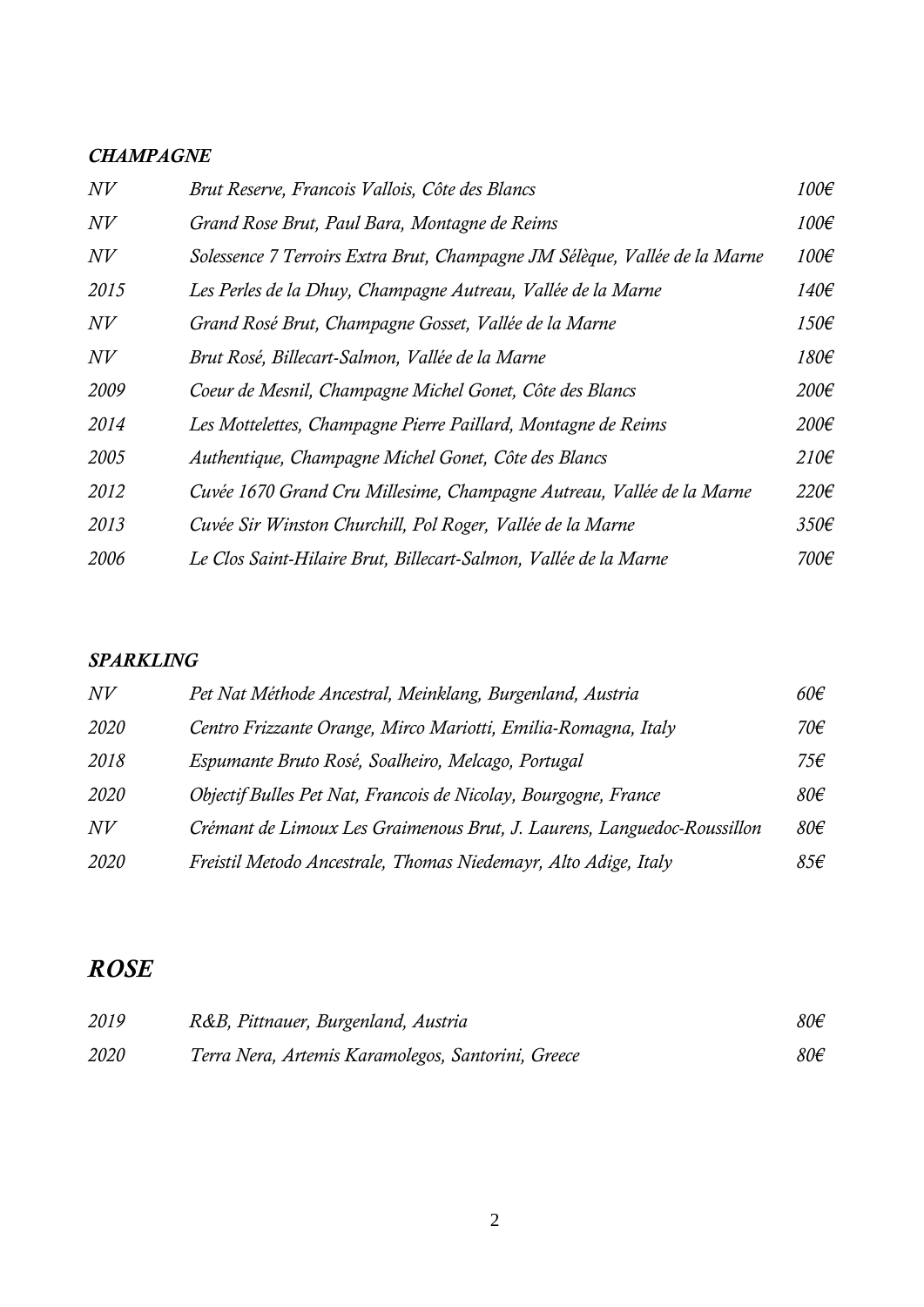# *WHITE*

## *FRANCE*

### *Alsace*

| 2019 | Les Jardins Pinot Blanc, Domaine Oestertag | 75€  |
|------|--------------------------------------------|------|
| 2017 | Cuvee L Maceration, Domaine Neumayer       | 85€  |
| 2016 | Pinot Gris Grand Cru Zotzenberg, Boeckel   | 100€ |

#### *Loire*

| 2020 | Saumur Blanc, Guiberteau                        | 85f             |
|------|-------------------------------------------------|-----------------|
| 2019 | Clisson, Domaine de la Pépière                  | 90 <sup>2</sup> |
| 2015 | La Coulée Douce, Domaine de la Garrelière       | 100€            |
| 2017 | Les Vieilles Vignes des Blanderies, Mark Angéli | 140€            |
| 2018 | Saumur Blanc Brézé, Guiberteau                  | $200 \epsilon$  |
| 1982 | Pouilly-Fumé, de Ladoucette                     | 300€            |

### *Chablis*

| 2020 | Petit Chablis, Domaine de l'Enclos                 | 95f            |
|------|----------------------------------------------------|----------------|
| 2019 | Chablis, Francois de Nicolay                       | 100€           |
| 2017 | Chablis 1er Cru Fourchaume, Le Domaine d'Henri     | 130€           |
| 2019 | Chablis 1er Cru Vaillons Les Minots, Patrick Piuze | 150€           |
| 2019 | Chablis 1er Cru Les Sechets, Patrick Piuze         | 160€           |
| 2018 | Chablis Grand Cru Les Clos, Domaine de l'Enclos    | 190€           |
| 2018 | Chablis Grand Cru Preuses, Samuel Billaud          | $220 \epsilon$ |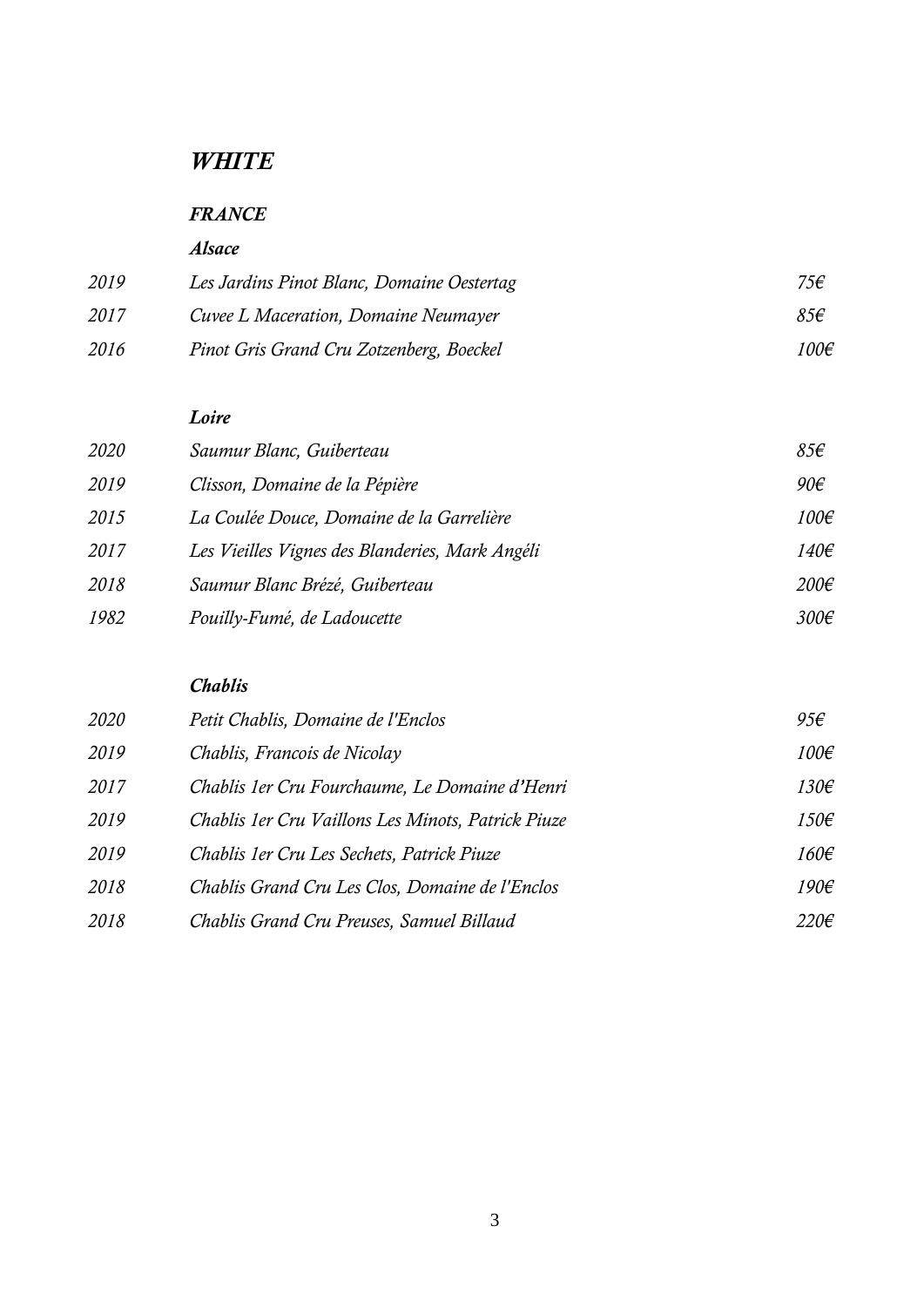# *Burgundy*

| 2019        | Aligote, Domaine Lamy-Pillot   | 75€             |
|-------------|--------------------------------|-----------------|
| <i>2020</i> | Chardoc, Francois de Nicolay   | 80 <sup>ε</sup> |
| 2019        | Macon La Roche Vineuse, Merlin | 95€             |
| 2019        | Bouzeron, Domaine de Villaine  | 105€            |

| 2019 | Saint-Aubin La Princée, Hubert Lamy                      | 140€             |
|------|----------------------------------------------------------|------------------|
| 2018 | Pouilly-Fuissé En Chatenay, Domaine de la Soufrandière   | 150€             |
| 2019 | Pouilly-Fuissé En Chatenay, Domaine de la Soufrandière   | 150€             |
| 2018 | Rully Blanc 1er Cru Cloux, Domaine de Villaine           | 150€             |
| 2019 | Chassagne-Montrachet Le Concis du Champs, Hubert Lamy    | $200 \epsilon$   |
| 2019 | Puligny-Montrachet 1er Cru Les Folatières, Domaine Dujac | $220 \epsilon$   |
| 2018 | Mersault, Pierre Morey                                   | 240 <sup>2</sup> |

## *Jura*

| 2019 | Patchwork, Bénédicte & Stéphane Tissot, Jura                        | $120 \epsilon$ |
|------|---------------------------------------------------------------------|----------------|
| 2017 | Les Miracules Chardonnay, Jean-Francois & Anne Ganevat, Jura        | 195f           |
| 2016 | Grusse En Billat Chardonnay, Jean-Francois & Anne Ganevat, Jura     | $270 \epsilon$ |
| 2008 | Les Vignes de Mon Pere Savagnin, Jean-Francois & Anne Ganevat, Jura | $330\epsilon$  |

*Rest of France*

| <i>2020</i> | Cuvée Marguerite, Matassa, Roussillon | 100€ |
|-------------|---------------------------------------|------|
| <i>2020</i> | Cuvée Alexandria, Matassa, Roussillon | 100€ |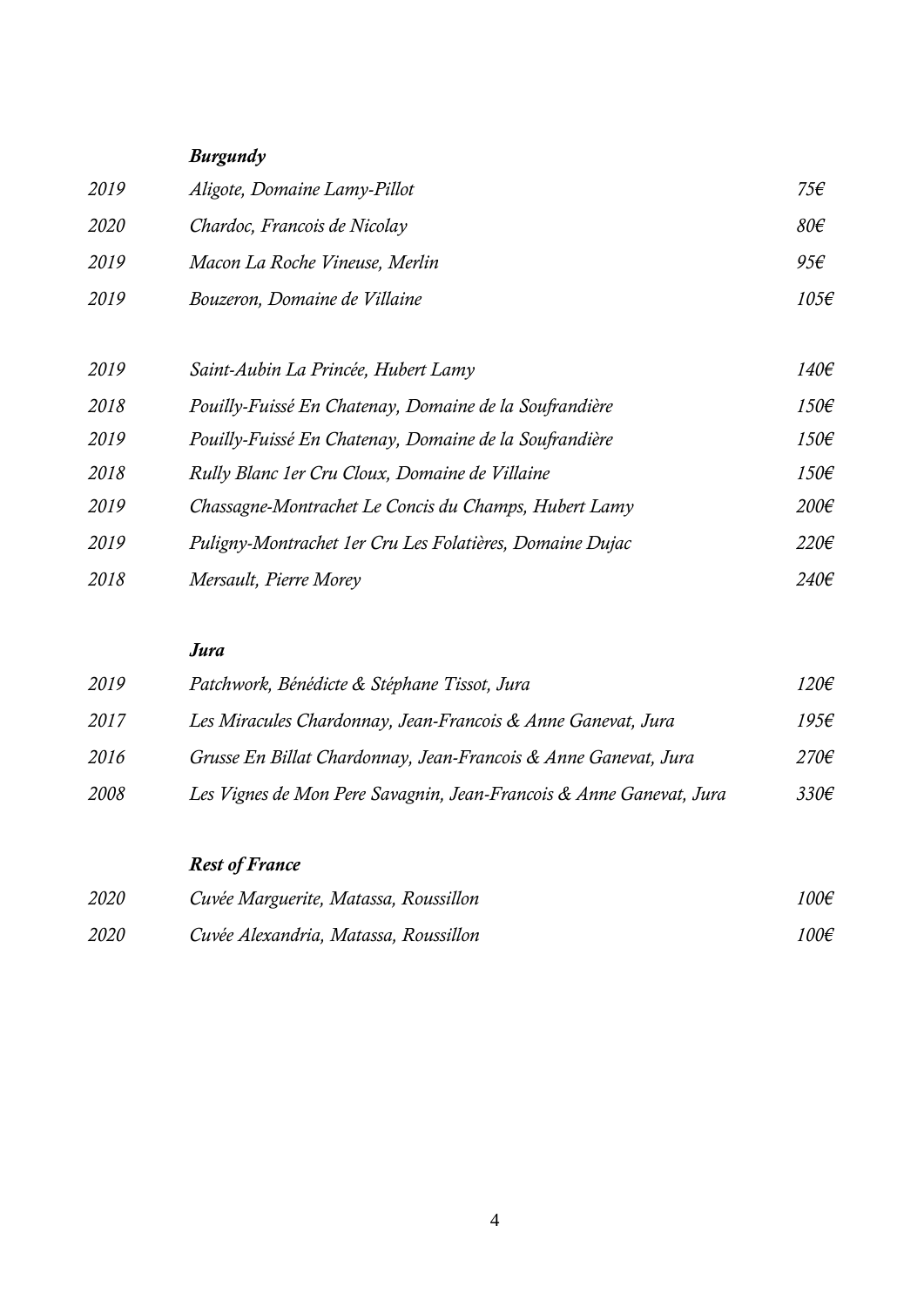### *GERMANY*

#### *Mosel*

| 2020 | Der Sommer war sehr Gross, Franzen            | $85\epsilon$ |
|------|-----------------------------------------------|--------------|
| 2020 | Riesling Qualitätswein Trocken, Sybille Kuntz | 85f          |
| 2015 | Riesling Spätlese Trocken, Sybille Kuntz      | 100€         |
| 2019 | Bremmer Calmont Grosses Gewächs, Franzen      | 120€         |
|      |                                               |              |
|      |                                               |              |

# *Rheinhessen*

| 2019 | Weiss, Marto Wines               | $80 \epsilon$ |
|------|----------------------------------|---------------|
| 2019 | Kirchspiel Riesling GG, Wittmann | 150€          |

# *Rheingau*

| 2020 | Volratz Riesling Feinherb, Schloss Vollrads               | $65 \epsilon$ |
|------|-----------------------------------------------------------|---------------|
| 2018 | Riesling Oestricher Klosterberg Trocken, Peter Jakob Kühn | 120€          |

# *Pfalz*

| 2020 | Blanc de Noir, Lidy                    | 70€ |
|------|----------------------------------------|-----|
| 2018 | Kallstadter Riesling, Koehler-Ruprecht | 75€ |

## *Nahe*

| 2016 | Riesling, Dönnhoff | magnum | $165 \epsilon$ |
|------|--------------------|--------|----------------|
|      |                    |        |                |

### *Baden*

| 2018 | Grauburgunder RS, Salwey                  | 90€  |
|------|-------------------------------------------|------|
| 2019 | Weissburgunder RS, Salwey                 | 90€  |
| 2016 | Henkenberg Grauburgunder GG, Salwey       | 120€ |
| 2018 | Steingrubenberg Weissburgunder GG, Salwey | 120€ |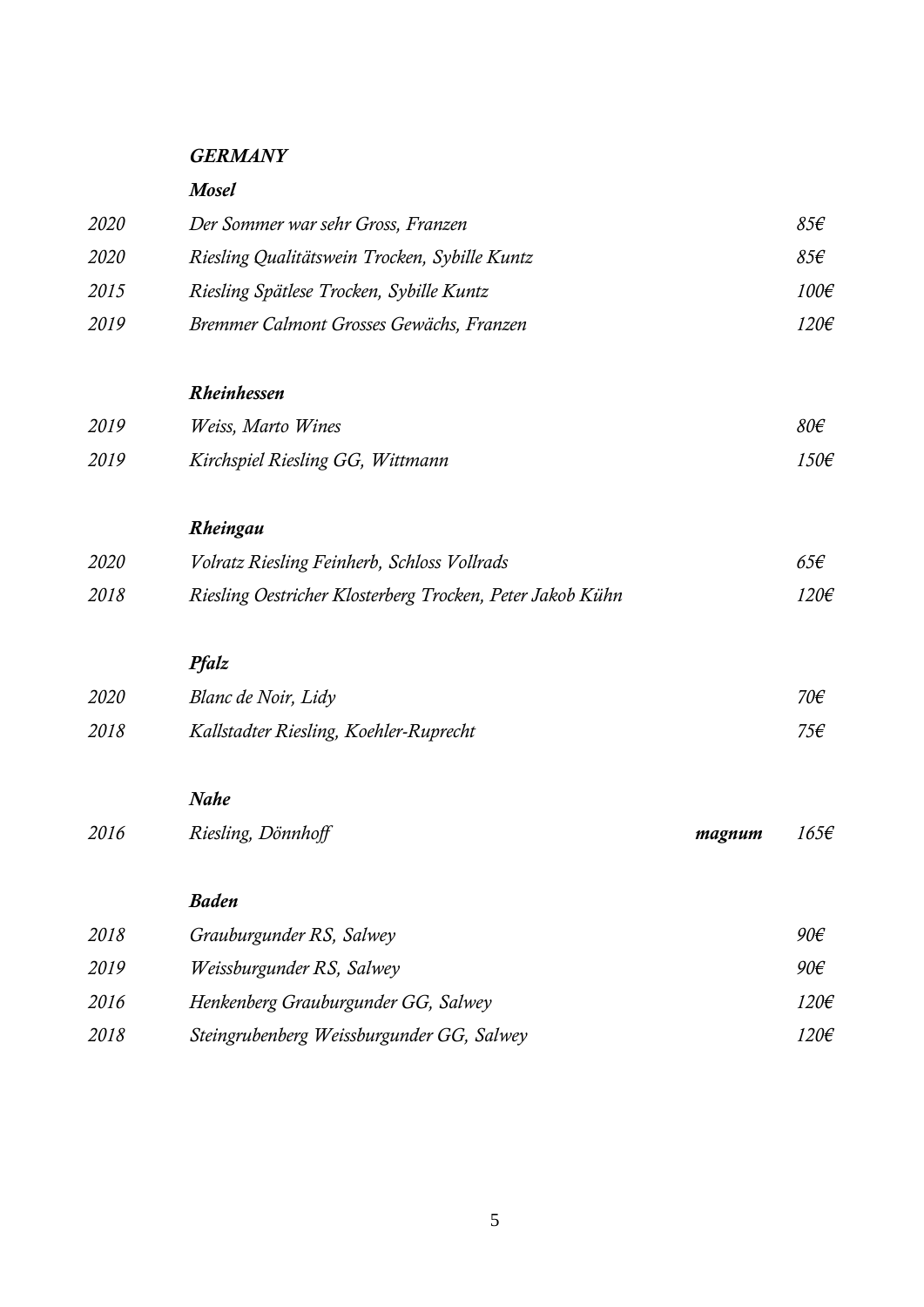## *AUSTRIA*

| 2020 | Mojo, Fink & Kotzian, Weinwiertel                            | $60 \epsilon$   |
|------|--------------------------------------------------------------|-----------------|
| 2020 | Gruner Veltliner Landwein, Arndorfer, Kamptal                | $65 \epsilon$   |
| 2019 | Wiener Gemischter Satz, Wieninger, Wien                      | 75€             |
| 2019 | Langer Weg, Höllerer, Kamptal                                | 75€             |
| 2019 | Ried Herrnholz Gruner Veltliner, Wieninger, Wien             | $80 \epsilon$   |
| 2019 | Kalkundkiesel, Claus Preisinger, Burgenland                  | 90 <sup>2</sup> |
| 2020 | Grüner Veltliner Ried Steinsetz, Schloss Gobelsburg, Kamptal | 100€            |
| 2015 | Konkret Weiss, Meinklang, Burgenland                         | $115 \epsilon$  |
| 2019 | Grüner Veltliner Ried Lamm, Schloss Gobelsburg, Kamptal      | 150€            |

#### *ITALY*

| 2020 | Pinot Grigio, Alois Lageder, Alto Adige         | $60 \epsilon$   |
|------|-------------------------------------------------|-----------------|
| 2020 | Arneis, Broccardo, Piedmont                     | $65 \epsilon$   |
| 2019 | Paglierino, Il Chiosso, Piedmont                | $80 \epsilon$   |
| 2019 | Langhe Favorita, Fratelli Alessandria, Piedmont | 80 <sup>ε</sup> |
| 2020 | Langhe Nascetta, Alessandro Rivetto, Piedmont   | 85f             |
| 2020 | Etna Bianco, Tenuta delle Terre Nere, Sicily    | 90 <sup>2</sup> |
| 2019 | Camattole Chardonnay, Cantina Gentili, Toscana  | $95\epsilon$    |
| 2017 | Langhe Riesling Tecum, Giuseppe Nada, Piedmont  | 100€            |

## *SPAIN*

| 2019 | Blanco Fermentado En Barrica, Bodegas Campillo, Rioja | 55f             |
|------|-------------------------------------------------------|-----------------|
| 2020 | Pil Pil, Astobiza, Pais Vasco                         | $65 \epsilon$   |
| 2020 | Txakoli, Hirutza, Getarioko Txakolina                 | $65 \epsilon$   |
| 2020 | Albarino Etiqueta Ámbar, Granbazan, Rias Baixas       | 75f             |
| 2020 | Las Blancas, Bruno Murciano, Utiel-Requena            | 75€             |
| 2018 | Taganan, Envinate, Canary Islands                     | 80 <sup>ε</sup> |
| 2020 | Albarino, Zarate, Rias Baixas                         | 80 <sup>ε</sup> |
| 2020 | Naturaleza Salvaje, Azul y Garanza Bodegas, Navarra   | 80 <sup>ε</sup> |
| 2020 | Blanc Sense Papers, Bodegas Clandestina, Penedes      | 90 <sup>ε</sup> |
| 2018 | XX Txakoli, Doniene Gorrondona, Bakio                 | 120€            |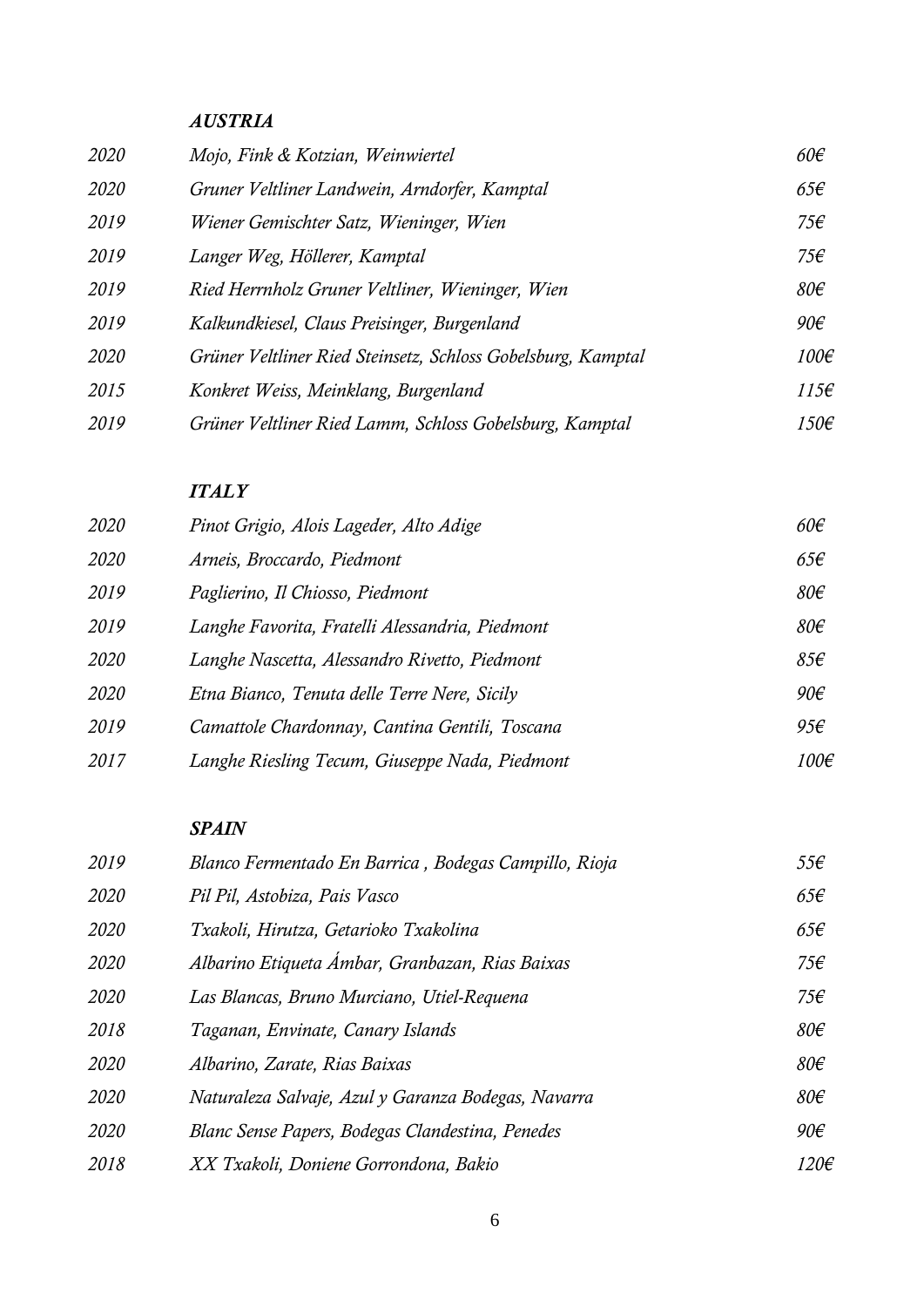# *RED*

# *FRANCE*

# *Beaujolais*

| 2019 | Glou des Bret, Bret Brothers       | 95€  |
|------|------------------------------------|------|
| 2020 | Morgon, Marcel Lapierre            | 100€ |
| 2019 | Fleurie Les Ponciés, Bret Brothers | 120€ |

#### *Bordeaux*

| 2018 | Bordeaux Superieur, Château Haut-Balastard      | $60 \epsilon$    |
|------|-------------------------------------------------|------------------|
| 2014 | Saint-Èmilion, Château Dubourg                  | 80 <sup>ε</sup>  |
| 2007 | Saint-Èmilion Grand Cru, Château Saint-Hubert   | 100€             |
| 2015 | Pessac-Leognan, Château Mirebeau                | 115f             |
| 1982 | Saint-Émilion Grand Cru, Château Capet          | 300 <sup>ε</sup> |
| 1984 | Pauillac Grand Cru Classé, Château Pontet-Canet | 350 <sup>2</sup> |

# *Burgundy*

| 2017 | Pommard, Domaine Latour-Giroud                                | 120€ |
|------|---------------------------------------------------------------|------|
| 2017 | Côte de Beaune Villages, Olivier Leflaive                     | 130€ |
| 2017 | Savigny Premier Cru Jarrons, Domaine Pierre Guillemot         | 130€ |
| 2017 | Savigny Premier Cru Narbatons, Domaine Pierre Guillemot       | 130€ |
| 2016 | Gevrey-Chambertin, Joseph Drouhin                             | 150€ |
| 2017 | Gevrey-Chambertin, Joseph Drouhin                             | 150€ |
| 2019 | Chassagne-Montrachet La Goujonne Vieilles Vignes, Hubert Lamy | 150€ |
| 2019 | Savigny-lès-Beaune 1 er Cru Les Peuillets, Domaine des Croix  | 160€ |
| 2019 | Pommard Les Cras, Camille Giroud                              | 160€ |
| 2018 | Beaune 1er Cru Bressandes, Domaine des Croix                  | 180€ |
| 2019 | Beaune 1er Cru Bressandes, Domaine des Croix                  | 180€ |
| 2019 | Beaune 1er Cru Bas de Teurons, Domaine des Croix              | 180€ |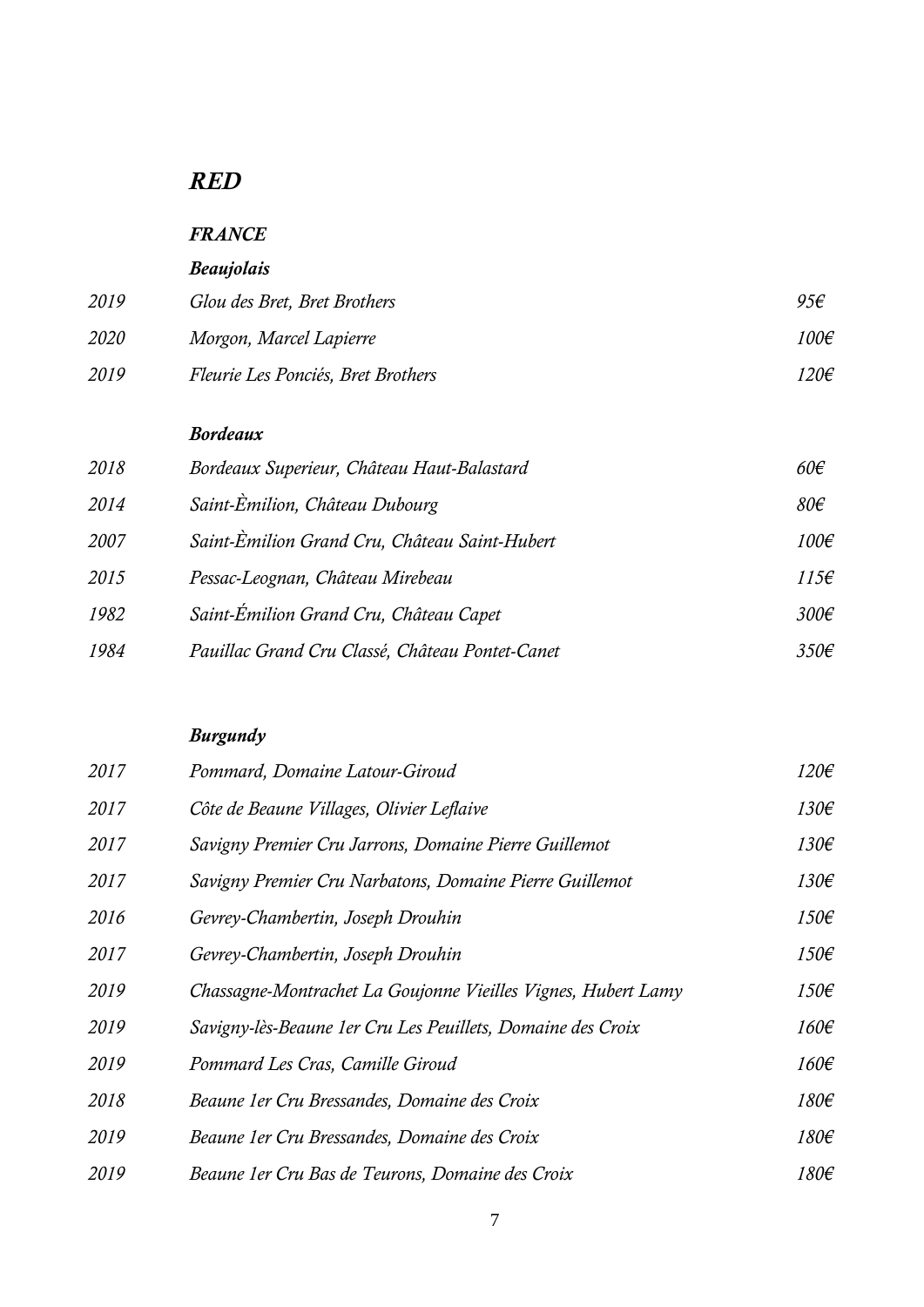| 2019 | Morey Saint Denis, Domaine Dujac                       | 180€             |
|------|--------------------------------------------------------|------------------|
| 2018 | Morey Saint Denis, Domaine des Lambrays                | $240\epsilon$    |
| 2019 | Morey Saint Denis, Domaine des Lambrays                | $240\epsilon$    |
| 2019 | Gevrey-Chambertin 1er Cru Aux Combottes, Domaine Dujac | 340 <sup>2</sup> |
| 1985 | Bourgogne Cuvée Latour, Maison Louis Latour            | $400 \epsilon$   |

#### *Rhône*

| 2019 | Cotes du Rhône, Stephane Ogier                   | 75€            |
|------|--------------------------------------------------|----------------|
| 2019 | Crozes-Hermitage Calendes, Ferraton Père et Fils | $100 \epsilon$ |
| 2016 | Châteauneuf-du-Pape, M. Chapoutier               | $110 \epsilon$ |
| 2019 | Crozes-Hermitage, Domaine des Lises              | $110 \epsilon$ |
| 2016 | Saint-Joseph Rouge, Jean-Louis Chave             | $150 \epsilon$ |
| 2019 | Côte-Rôtie Mon Village, Stephane Ogier           | 180€           |

# *Rest of France*

| 2020        | El Carner Rouge, Matassa, Roussillon                 | 110€ |  |
|-------------|------------------------------------------------------|------|--|
| 2019-       | Le P'tiot Roukin, Jean-Francois & Anne Ganevat, Jura | 110€ |  |
| <i>2020</i> | Rouge, Matassa, Roussillon                           | 120€ |  |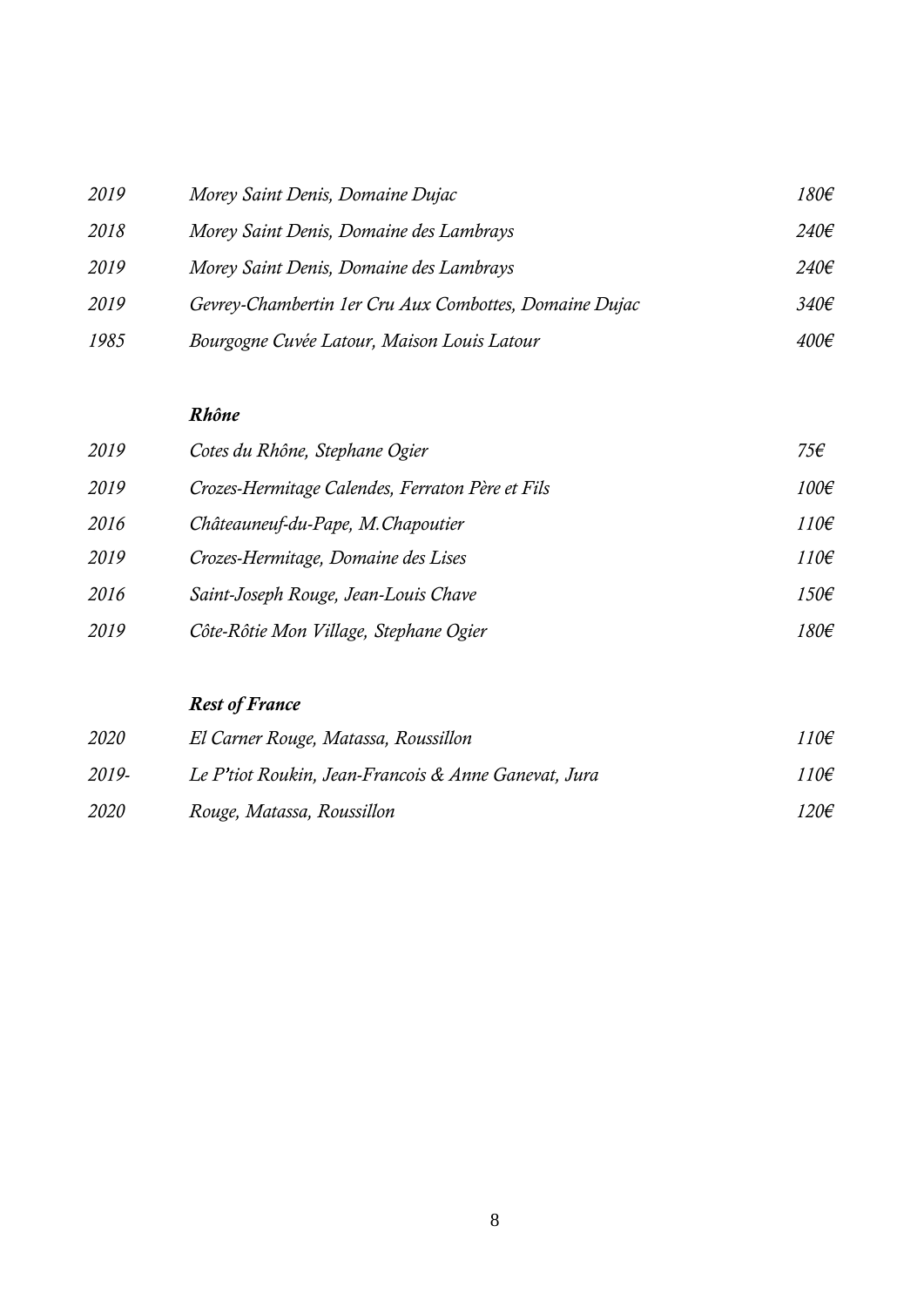## *ITALY*

#### *Piedmont*

| 2017 | Listoria Barbera d'Asti Superiore, Cascina Barisel | 70€             |
|------|----------------------------------------------------|-----------------|
| 2017 | Dolcetto le Ciliegie, Giovanni Manzone             | 75€             |
| 2019 | Barbera d'Alba, Gianfranco Alessandria             | 85f             |
| 2019 | Dogliani Superiore Maioli, Anna Maria Abbona       | 90 <sup>2</sup> |
| 2016 | Barbaresco, Alessandro Rivetto                     | 100€            |
| 2016 | Barolo Bricco San Pietro, Podere Ruggeri Corsini   | 140€            |
| 2017 | Barolo Bricco San Pietro, Podere Ruggeri Corsini   | 140€            |
| 2012 | Barolo del Comune, Virna                           | 150€            |
| 2016 | Barbaresco Casmar Riserva, Giuseppe Nada           | 160€            |
| 2017 | Barolo Bussia, Giacomo Fenocchio                   | 160€            |
| 2015 | Barolo Castelletto, Giovanni Manzone               | 170€            |
| 2015 | Barolo Cannubi, Brezza                             | 180€            |
| 2013 | Barolo Bricco San Pietro, Podere Ruggeri Corsini   | 180€            |
| 2012 | Barbaresco Bric Balin, Moccagatta                  | 180€            |
| 2016 | Barolo Mosconi, Pio Cesare                         | 240€            |
| 2017 | Barolo Gramolere, Fratelli Alessandria             | 260€            |
|      | Sicily                                             |                 |
| 2017 | Etna Rosso, Masseria Setteporte                    | 90€             |
| 2020 | Etna Rosso, Tenuta delle Terre Nere                | 90€             |
|      | Tuscany                                            |                 |
| 2019 | Chianti Colli Senesi, La Torre alle Tolfe          | 75€             |
| 2014 | Chianti Classico, Fontodi                          | $125\epsilon$   |
| 2016 | Brunello di Montalcino, La Magia                   | 150€            |
| 2014 | Chianti Classico Gran Selezione Pli, Candialle     | 170€            |
| 2013 | Lamaione, Frescobaldi                              | 200€            |
| 2016 | Brunello di Montalcino, La Magia<br>magnum         | $250 \epsilon$  |
|      |                                                    |                 |